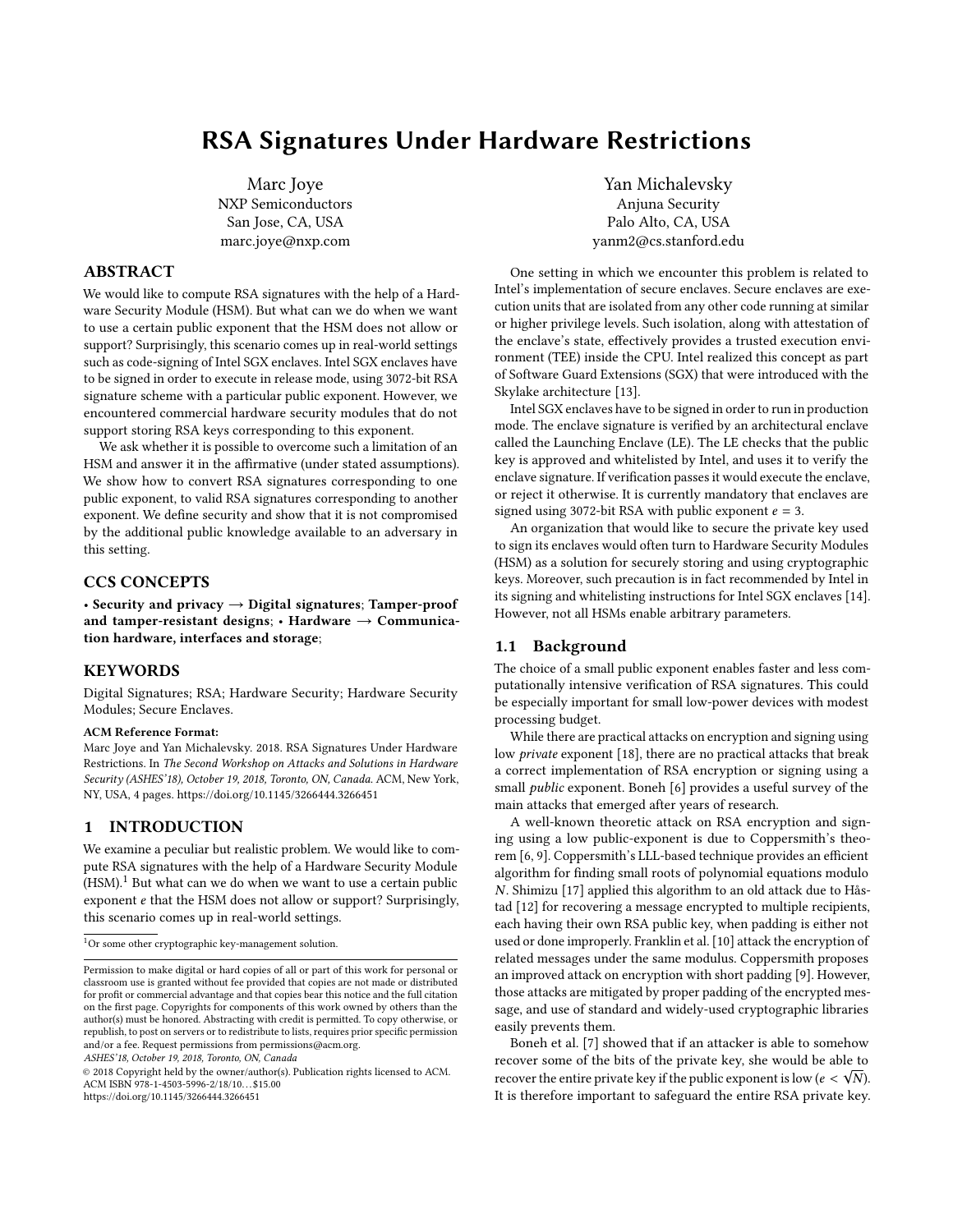In practice, attackers are likely to either fail to obtain access to the private key whatsoever, or manage to get all its bits. Some cases where the concern about partial bits exposure makes sense is sidechannel attacks such as power-analysis or cache-timing attacks where the attacker might be able to read some bits with reasonable probability, but encounter noise that makes it somewhat harder (or more time consuming) to extract all bits of the key. In this case, using a larger exponent can make it harder for the attacker to succeed.

Therefore, despite the arguments in favor of using RSA with small public exponents (given sound message padding such as in RSAES-OAEP or RSASSA-PSS, or Schemes 2 or 3 from ISO/IEC 9796-2), vendors may choose to restrict support to larger exponents. For example, Yubico's YubiHSMv2 does not allow storage of RSA signing keys with public exponent  $e = 3$ .<sup>[2](#page-1-0)</sup> Yubico replied to our inquiry about the lack of support for this exponent and stated that inquiry about the lack of support for this exponent and stated that:

"While there are no conclusive proofs of its unsuitability, the use of public exponent  $e = 3$  is discouraged, especially when used in conjunction with padding schemes like PKCS#1 v1.5. We chose not to add support for other exponents than  $F_4$  =  $2^{16}$  + 1 which is the de-facto industry standard."

## 1.2 Our Contribution

Our goal is to allow using such restricted equipment while enabling to use RSA exponents unsupported by the hardware. In our setting we have short term access to the private key, that enables us to compute a certain transformation. Once we compute it we upload the new private key obtained via the transformation to a secure storage such as a HSM, and "forget" it. From that point on, we no longer have access to the private key.

#### 1.3 Related Work

Our setting is similar to proxy re-signatures, first introduced by Blaze et al. [\[5\]](#page-3-10), and later revisited by Ateniese and Hohenberger [\[1\]](#page-3-11). In this setting, a semi-trusted proxy is used to convert a signature from Alice to a signature from Bob on the same message, without the need for the proxy to possess Alice's or Bob's private keys. However, these works assume that both public keys are known, and therefore realization with RSA using a common modulus N, and public e and e', are not secure. We work around the issue of having a proxy re-signature scheme that translates between two having a proxy re-signature scheme that translates between two publicly verifiable RSA signatures sharing the same modulus, by not requiring one of the signatures to be publicly verifiable.

# <span id="page-1-3"></span>2 KEY TRANSFORM

We start by recalling the general construction of the RSA-based signature schemes. We use a general padding function

$$
\mu\colon \mathcal{M}\to \mathbb{Z}_N, m\mapsto \mu(m)
$$

where *M* denotes the message space. Commonly used padding schemes include Full-Domain Hash (FDH) [\[2\]](#page-3-12) and Probabilistic Signature Scheme (PSS) [\[4\]](#page-3-13).

Definition 2.1 (RSA-based signature scheme). The signature scheme is given by three algorithms:

- KeyGen( $k$ ) On input of a security parameter  $k$ , the algorithm outputs a public key  $pk = \{N, e\}$  where N is a composite integer of unknown factorization, and a private key  $sk = \{d\}$ , such that<sup>[3](#page-1-1)</sup>  $e \cdot d \equiv 1 \pmod{\varphi(N)}$ .
- Sign(N, d, m) Output  $\sigma = \mu(m)^d \mod N$ .<br>Verify(N, e, m) If  $\mu(m) \equiv \sigma^e \pmod{N}$ .

Verify(*N*, *e*, *m*) If  $\mu$ (*m*)  $\equiv \sigma^e$  (mod *N*), output *true*; otherwise output false.

#### 2.1 Construction

Let *e* be the actual exponent we want to use. We generate a public modulus N as a multiple of primes (as prescribed for RSA), pick a *random* exponent  $t \stackrel{R}{\leftarrow} \mathcal{T}$ , where

$$
\mathcal{T} = \left\{ t \in \mathbb{Z} \mid 0 < t < N \text{ and } \gcd(t, \varphi(N)) = 1 \right\}
$$

We compute  $e' = e \cdot t \mod \varphi(N)$ , and check that  $e'$  is supported<br>the HSM. Finally, we compute by the HSM. Finally, we compute

$$
d' = (e')^{-1} \bmod \varphi(N)
$$

and store d' in the HSM. As will become apparent in Sect. [3.1,](#page-1-2)<br>it is mandatory that e' is not made public, and that it has it is mandatory that  $e'$  is not made public, and that it has sufficient entropy.

On input a message *m*, the HSM issues an RSA signature  $\sigma' =$  $\mu(m)^{d'} \mod N$ .

Remark 1. It is worth noting that  $(e', d')$  is a valid RSA key pair.<br>By definition, the value of t satisfies  $\gcd(t, \varphi(N)) = 1$ . Hence, since By definition, the value of t satisfies  $gcd(t, \varphi(N)) = 1$ . Hence, since  $e \in \mathbb{Z}^*$  it follows that  $e' = e$ , t mod  $\varphi(N) \in \mathbb{Z}^*$  and consequently  $e \in \mathbb{Z}_{\varphi(N)}^*$ , it follows that  $e' = e \cdot t \mod \varphi(N) \in \mathbb{Z}_{\varphi(N)}^*$  and, conse-<br>symplic  $d' = (e')^{-1} \mod \varphi(N) \in \mathbb{Z}^*$ quently,  $d' = (e')^{-1} \mod \varphi(N) \in \mathbb{Z}_{\varphi(N)}^*$ .

Integer  $t$  is called the  $key$ -transform exponent and is public. An HSM-generated signature  $\sigma'$  can be publicly converted into an original signature  $\sigma$  as original signature  $\sigma$  as

$$
\sigma = (\sigma')^t \bmod N .
$$

It is easily verified that  $(\sigma')^t \equiv [\mu(m)^{d'}]^t \equiv [\mu(m)^{\frac{1}{e'}}]^t \equiv$  $\mu(m)^{\frac{1}{e}} \equiv \mu(m)^d \equiv \sigma \pmod{N}.$ 

We prove in the next section that the additional knowledge of t does not compromise the security of the scheme. It inherits the security guarantees as the original scheme.

# 3 SECURITY ANALYSIS

#### <span id="page-1-2"></span>3.1 A Key Recovery Attack

We show that it is important to keep  $e'$  secret. Indeed, suppose that someone were able to retrieve the value of  $e'$ . Then, assuming that someone were able to retrieve the value of  $e'$ . Then, assuming<br>that  $\alpha c/(e^{-e'}) = 1$ , the extended Euclidean algorithm would viald that  $gcd(e, e') = 1$ , the extended Euclidean algorithm would yield<br>integers a and h such integers *a* and *b* such

$$
a\cdot e+b\cdot e'=1.
$$

In turn, since  $e' = e \cdot t \mod \varphi(N)$ , this would imply  $1 \equiv a \cdot e + b \cdot e \cdot t \equiv e(a + b \cdot t) \pmod{\varphi(N)}$  and thus  $e(a + b \cdot t) \pmod{\varphi(N)}$  and thus

$$
D := a + b \cdot t \equiv e^{-1} \equiv d \pmod{\varphi(N)}.
$$

<span id="page-1-0"></span> $2$ Our proposal does not apply in the particular case of YubiHSMv2 since they are limited to a single public exponent  $(e = 2^{16} + 1)$ , but it can be helpful when certain<br>public exponents or a certain range are probibited public exponents, or a certain range, are prohibited.

<span id="page-1-1"></span> $^3$ RSA exponents are defined modulo Euler's totient function,  $\varphi(N)$ . They can similarly be defined modulo Carmichael's function,  $\lambda(N)$ .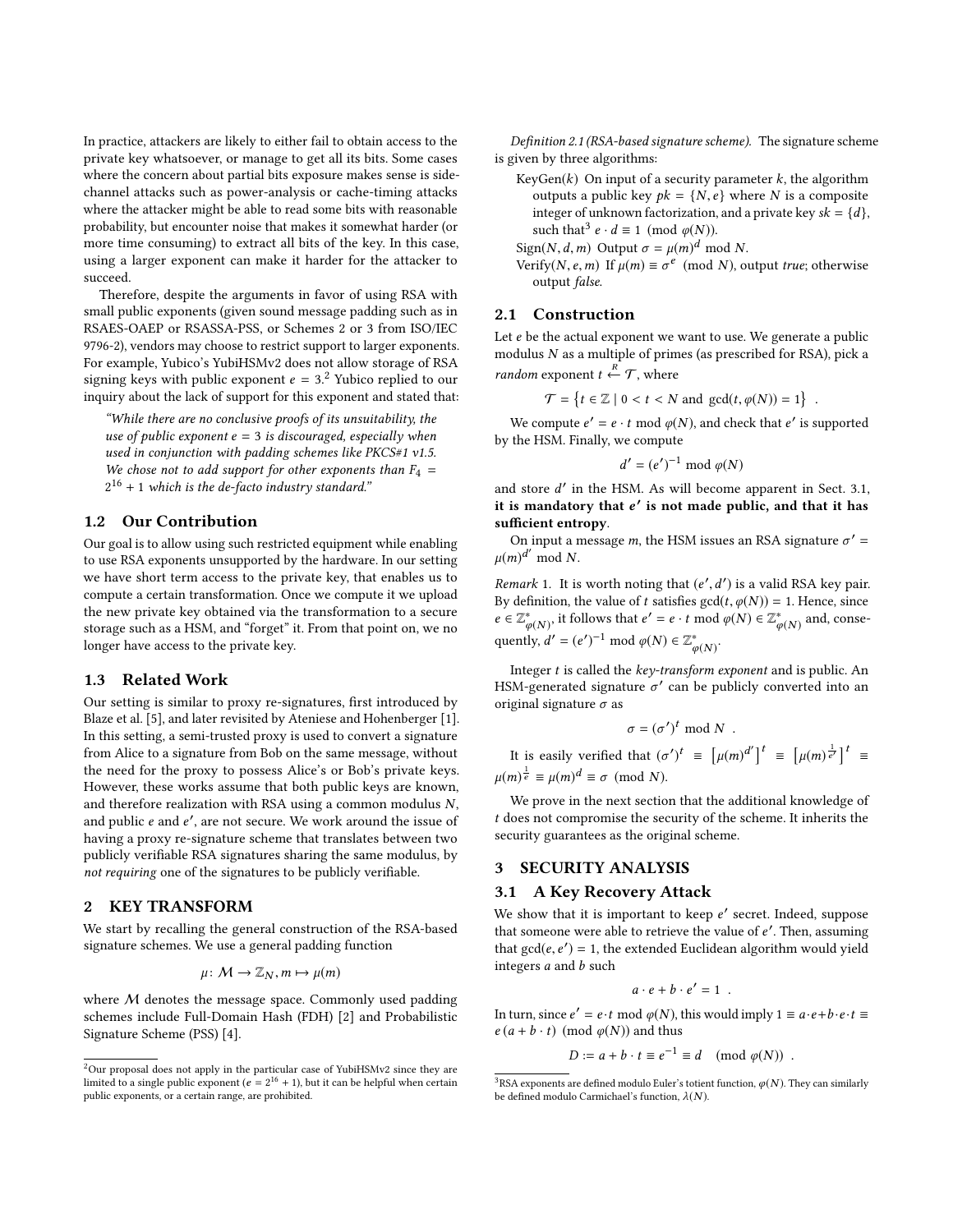The adversary can now produce a valid signature on a message m by computing

$$
\mu(m)^D \equiv \mu(m)^{a+bt} \equiv \mu(m)^d \pmod{N} .
$$

This is essentially equivalent to the statement in [\[1\]](#page-3-11) that a proxy re-signature scheme cannot translate between two publiclyverifiable RSA signatures sharing the same modulus.

# 3.2 Key Transform Security

We prove by simulation that the construction given in Sect. [2](#page-1-3) is existentially unforgeable against chosen-message attacks (EUF-CMA), reducing to the RSA assumption in the random-oracle model. For concreteness, we instantiate the signature scheme with RSA-FDH. In this case, the padding  $\mu$  is defined by a cryptographic hash function  $H: M \to \mathbb{Z}_N$ . Extensions to other padding schemes are discussed in Sect. [4.](#page-3-14)

Assumption 1 (RSA). Given a modulus N of unknown factorization, an integer  $e \in \mathbb{Z}_{\varphi(N)}^*$  and a randomly sampled integer  $y \stackrel{R}{\leftarrow} \mathbb{Z}_N$ ,  $\frac{\varphi(N)}{dvar}$ a polynomial-time adversary has negligible probability of finding x<br>such that  $x^e = u \pmod{N}$ such that  $x^e \equiv y \pmod{N}$ .

We assume that there exists an EUF-CMA adversary  $\mathcal A$  against the proposed signature scheme, that returns a signature forgery with probability  $\epsilon_A$  and within polynomial time  $\tau_A$ . We will use this adversary to solve a given instance of the RSA problem with success probability  $\epsilon$  and within polynomial time  $\tau$ .

RSA Challenge. On input an RSA public key  $\{N, e\}$  and an integer  $y \stackrel{R}{\leftarrow} \mathbb{Z}_N$ , the goal is to find  $x \in \mathbb{Z}_N$  such that  $y \equiv x^e \pmod{N}$ .

Simulation. We describe below the simulation of the key generation algorithm, the hash oracle (random oracle) and the signing oracle. A history list Hist $[\mathcal{H}]$  is maintained. It will consist of tuples of the form  $(m_i, r_i, h_i, b_i) \in \mathcal{M} \times \mathbb{Z}_N \times \mathbb{Z}_N \times \{0, 1\}$ ; Hist[H] is<br>initially set to 0, At the beginning of the simulation, the reduction alinitially set to  $\emptyset$ . At the beginning of the simulation, the reduction algorithm selects a subset  $\mathcal L$  of  $\ell$  (different) integers,  $\mathcal L = \{j_1, \ldots, j_\ell\}$ , at random in the set  $\{1, \ldots, q_H + q_S\}$ . It also sets a counter *i* to 0.

 $q_H$  denotes the number of hash queries that are not later followed by a signature query on the same message;  $q_S$  denotes the number of signature queries.

Key generation Public RSA exponent and modulus are set by the values  $(e, N)$  given in the RSA challenge. An odd integer t is chosen at random in  $[1, N)$ . The corresponding public key  $pk = \{e, N\}$  and transform-exponent t are given to  $\mathcal{A}$ .

Random oracle Let  $m$  denote an input message to hash function H, modeled as a random oracle.

- If  $m \in \text{Hist}[\mathcal{H}]$  then  $h_i$  is returned as the hash value of m,  $\mathcal{H}(m) = h$ , where  $(m, r, h, h_i)$  is the entry in Hiet $[\mathcal{H}]$  $\mathcal{H}(m) := h_i$ , where  $(m, r_i, h_i, b_i)$  is the entry in Hist[ $\mathcal{H}$ ]<br>corresponding to m: corresponding to m;
- If  $m \notin Hist[\mathcal{H}]$  then counter *i* is incremented,  $i \leftarrow i + 1$ , and
	- If  $i \notin \mathcal{L}$  then  $h_i$  is defined as  $h_i = r_i^{et} \mod N$  for a random integer  $r_i \in \mathbb{Z}$ . Tuple  $(m, r, h, 0)$  is added random integer  $r_i \in \mathbb{Z}_N$ . Tuple  $(m, r_i, h_i, 0)$  is added to Hierli-H and h, is returned as the bash value of m to Hist[H] and  $h_i$  is returned as the hash value of m,<br> $H(m) = h$ .  $H(m) := h_i.$ <br>If  $i \in C$  the
	- If *i* ∈ *L* then *h<sub>i</sub>* is defined as *h<sub>i</sub>* =  $r_i^e \cdot y \mod N$  for a random integer  $r_i \in \mathbb{Z}_N$ . Tuple  $(m, r_i, h_i, 1)$  is added

to Hist[ $H$ ] and  $h_i$  is returned as the hash value of *m*,  $H(m) - h$ .  $\mathcal{H}(m) := h_i.$ 

Signing oracle Let m denote a chosen input message queried by  $\mathcal{A}$ .

- If  $m \notin Hist[\mathcal{H}]$  then hash oracle  $\mathcal H$  is invoked.
- Let  $(m, r_i, \hat{h}_i, \hat{b}_i)$  be the entry in Hist[ $\mathcal{H}$ ] corresponding<br>to input message m: to input message m:<br>= if  $h_1 = 1$  then sign
	- if  $b_i = 1$  then signing oracle fails and stops;
- if  $b_i = 0$  then it returns  $\sigma'_i = r_i$  as the signature on message m message m.

*Reduction.* Within time  $\tau_A$  and with probability  $\epsilon_A$ , adversary A returns a forgery  $\sigma^* = \mathcal{H}(m^*)^d \mod N$  on a message  $m^*$ , after  $\sigma^*$  and  $m^*$  was the queries and  $m^*$  was (at most)  $q_H$  hash queries and  $q_S$  signature queries, and  $m^*$  was not submitted to the signing oracle.

Without loss of generality, we assume that  $A$  has queried  $m^*$ to the random oracle, that is, that  $m^* \in \text{Hist}[\mathcal{H}]$ . If  $m^* = m_j$ for some  $j \in \mathcal{L}$  then there exists a tuple  $(m^*, r_j, h_j, 1) \in \mathcal{L}$  with  $h_i = H(m^*) = r_i e_j$ , u mod N. Therefore, it follows that  $\sigma^* =$  $h_j = H(m^*) = r_j^e \cdot y \mod N$ . Therefore, it follows that  $\sigma^* \equiv (n^e, y^d, -n, y^d, (mod N))$ . Herefore, it follows that  $\sigma^* \equiv$  $(r_j^e y)^d \equiv r_j y^d \pmod{N}$ . Hence,  $x := \sigma^* / r_j \bmod{N}$  is a solution to the PSA challenge since  $x^e \equiv u \pmod{N}$ to the RSA challenge since  $x^e \equiv y \pmod{N}$ .

Complexity Analysis. The success probability  $\epsilon$  of the reduction satisfies

$$
\epsilon \geq \Pr[\text{perfect simulations}] \cdot \epsilon_{\mathcal{A}} \cdot \Pr[m^* = m_j \text{ for some } j \in \mathcal{L}]
$$

$$
\geq P_t \cdot 1 \cdot \left(1 - \frac{\ell q_S}{q_S + q_H}\right) \cdot \epsilon_{\mathcal{A}} \cdot \frac{\ell}{q_S + q_H - q_S}
$$
\n
$$
= P_t \cdot \frac{\ell \left[ (1 - \ell)q_S + q_H \right]}{q_H(q_S + q_H)} \cdot \epsilon_A \tag{\dagger}
$$
\nby noting that the simulation of the random oracle is perfect and

that  $m^*$  was not submitted to the signing oracle. The term  $P_t$  denotes the probability that transform exponent  $t$  -drawn as an odd integer in  $[1, N)$ — actually lies in  $T$ .

LEMMA 3.1. For any integer  $n \geq 2^{59}$ , we have

<span id="page-2-0"></span>
$$
\varphi(n) > n/(2\log\log n) \enspace .
$$

PROOF. Let  $\gamma = 0.5772...$  denote the Euler-Mascheroni constant. It is known that Euler's totient function satisfies the inequality

$$
\varphi(n) > \frac{n}{e^{\gamma} \log \log n + \frac{3}{\log \log n}}.
$$

Lemma follows by noting that for  $n \ge 2^{59}$ ,  $e^{\gamma} \log \log n + \frac{3}{\log \log n}$  $2 \log \log n$ .

Since  $\mathcal{T} \supset \{t \in \mathbb{Z} \mid 0 < t < \varphi(N) \text{ and } \gcd(t, \varphi(N)) = 1\},\$ we therefore get

$$
P_t = \frac{\# \mathcal{T}}{\# \text{ odd integers in } [1, N)} > \frac{\varphi(\varphi(N))}{(N-1)/2}
$$

$$
> \frac{\varphi(N)}{\log \log \varphi(N)} \cdot \frac{1}{N-1} > \frac{\varphi(N)}{\log \log N} \cdot \frac{1}{N}
$$

$$
> \frac{1}{2(\log \log N)^2} .
$$